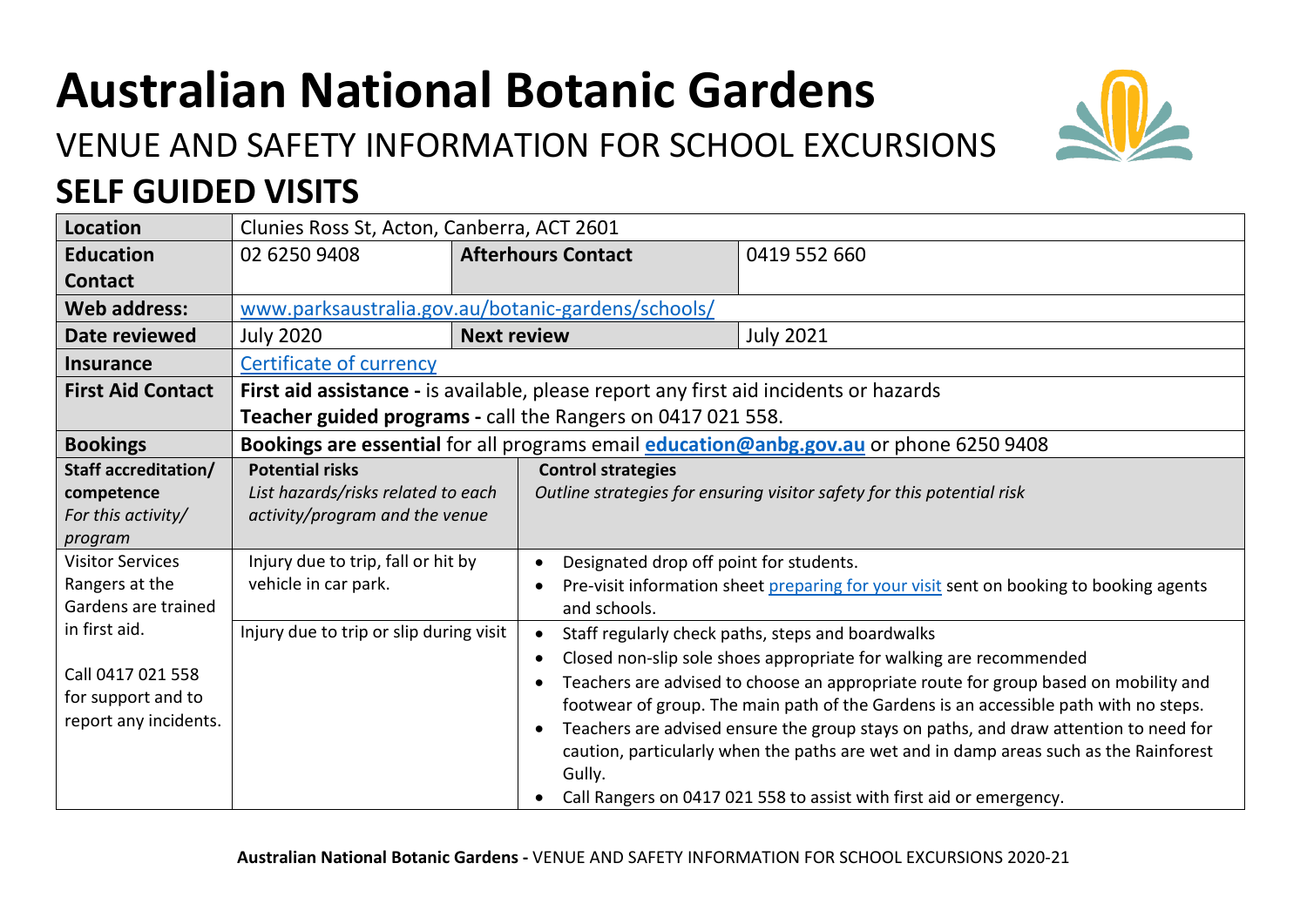| Staff accreditation/                                             | <b>Potential risks</b>                               | <b>Control strategies</b>                                                                                                                           |
|------------------------------------------------------------------|------------------------------------------------------|-----------------------------------------------------------------------------------------------------------------------------------------------------|
| competence                                                       | List hazards/risks related to each                   | Outline strategies for ensuring visitor safety for this potential risk                                                                              |
| For this activity/                                               | activity/program and the venue                       |                                                                                                                                                     |
| program                                                          |                                                      |                                                                                                                                                     |
| <b>Visitor Services</b>                                          | Injury due to allergic reaction to                   | Closed non-slip sole shoes are recommended for students and teachers<br>$\bullet$                                                                   |
| Rangers at the<br>Gardens are trained                            | contact with plants, pollen or<br>insects.           | Students should be warned not to eat plant material from the Gardens and to avoid<br>contact with plants and insects.                               |
| in first aid.                                                    |                                                      | At risk students wear long pants and long-sleeved shirts/blouses.<br>$\bullet$                                                                      |
|                                                                  |                                                      | School inform students at risk to bring appropriate medications eg Ventolin, epi-pens.<br>$\bullet$                                                 |
| Call 0417 021 558<br>for support and to<br>report any incidents. |                                                      | Jack Jumper ant nests are removed from places with high visitor traffic. Students should<br>be warned not to approach any ant that appears to jump. |
|                                                                  | Injury due to fire on-site or in<br>surrounding area | Regular Hazard Reduction burns undertaken in ANBG southern annex and on Black<br>$\bullet$<br>Mountain                                              |
|                                                                  |                                                      | Emergency Management Plan developed, wardens trained and liaison with neighbours on<br>$\bullet$<br>emergency planning                              |
|                                                                  |                                                      | Fire suppression sprinklers installed around boundary fence<br>$\bullet$                                                                            |
|                                                                  |                                                      | In case of high fire danger, upper areas of the Gardens will be closed, activities will be in                                                       |
|                                                                  |                                                      | open lower area only.                                                                                                                               |
|                                                                  |                                                      | In the case of catastrophic fire danger, the Gardens will be closed to all visitors.                                                                |
|                                                                  |                                                      | Booked Teacher-guided (self-guided) schools will be contacted to inform of any closure.                                                             |
|                                                                  | Injury due to severe weather / high                  | In the event of strong winds and other severe weather the ANBG may be closed in part or<br>$\bullet$                                                |
|                                                                  | winds                                                | full, and evacuated as per ANBG policies and procedures.                                                                                            |
|                                                                  |                                                      | The Gardens is closed for extreme weather and school bookings are cancelled.<br>$\bullet$                                                           |
|                                                                  |                                                      | Regular assessments of trees and appropriate actions taken for trees.                                                                               |
|                                                                  |                                                      | Staff use their judgement to cease a program if weather suddenly becomes severe during                                                              |
|                                                                  |                                                      | a program.                                                                                                                                          |
|                                                                  |                                                      | Teacher guided (self-guided) schools will be notified of partial closure of the Gardens and                                                         |
|                                                                  |                                                      | advised on safety of conditions by staff.                                                                                                           |
|                                                                  | Injury due to sunburn or exposure                    | Students to wear appropriate clothing for the weather<br>$\bullet$                                                                                  |
|                                                                  |                                                      | Summer: sun hats, sun screen and carry water                                                                                                        |
|                                                                  |                                                      | Wet weather: waterproof clothing                                                                                                                    |
|                                                                  |                                                      | Winter: Warm clothing<br>$\blacksquare$                                                                                                             |